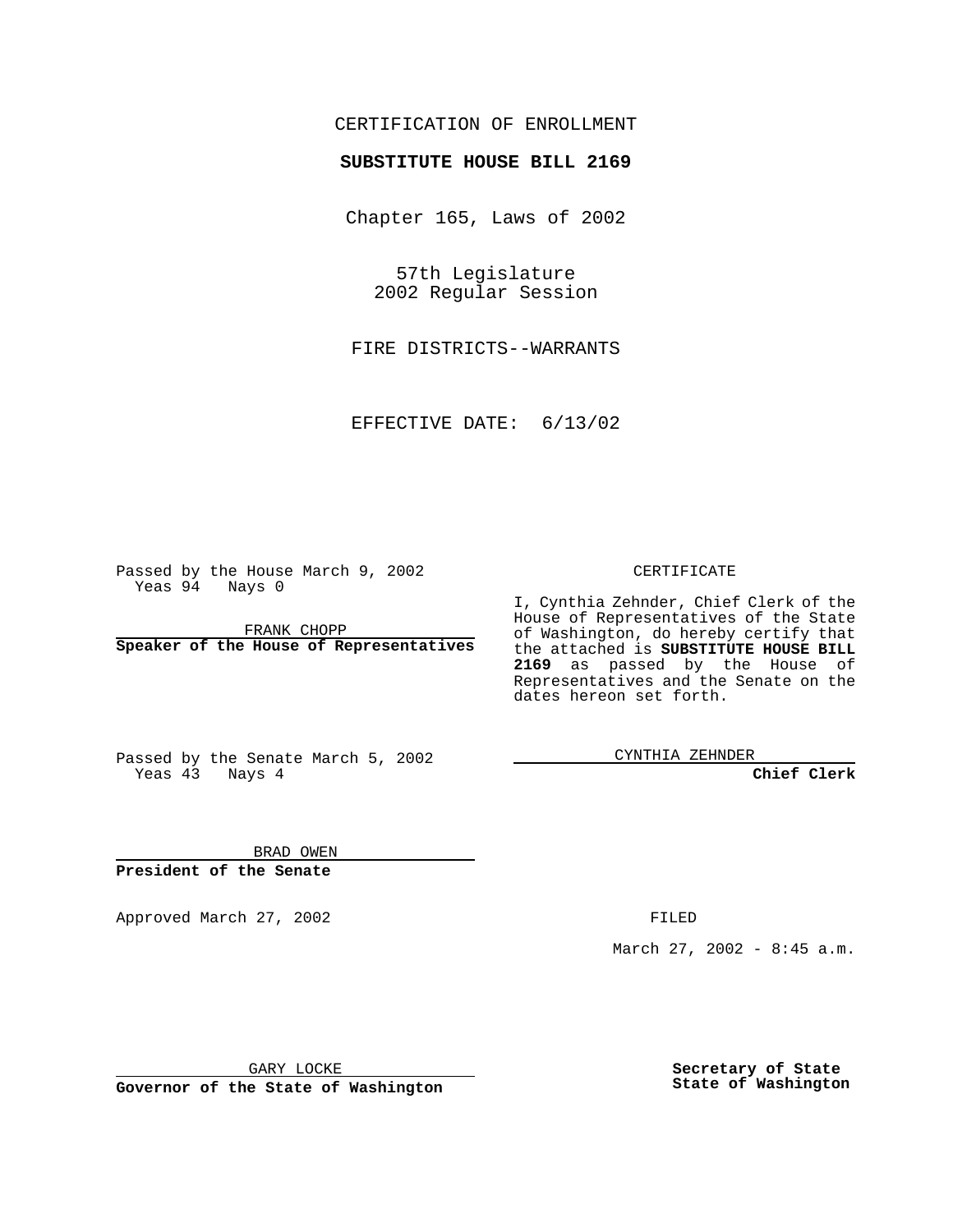## **SUBSTITUTE HOUSE BILL 2169** \_\_\_\_\_\_\_\_\_\_\_\_\_\_\_\_\_\_\_\_\_\_\_\_\_\_\_\_\_\_\_\_\_\_\_\_\_\_\_\_\_\_\_\_\_\_\_

\_\_\_\_\_\_\_\_\_\_\_\_\_\_\_\_\_\_\_\_\_\_\_\_\_\_\_\_\_\_\_\_\_\_\_\_\_\_\_\_\_\_\_\_\_\_\_

AS AMENDED BY THE SENATE

Passed Legislature - 2002 Regular Session

## **State of Washington 57th Legislature 2002 Regular Session**

**By** House Committee on Local Government & Housing (originally sponsored by Representative Alexander)

Read first time 01/14/2002. Referred to Committee on .

1 AN ACT Relating to fire districts' options for issuing warrants; and amending RCW 52.16.050.

BE IT ENACTED BY THE LEGISLATURE OF THE STATE OF WASHINGTON:

 **Sec. 1.** RCW 52.16.050 and 1998 c 5 s 1 are each amended to read as follows:

 (1) Except as provided in subsections (2) and (3) of this section, the county treasurer shall pay out money received for the account of the district on warrants issued by the county auditor against the proper funds of the district. The warrants shall be issued on vouchers approved and signed by a majority of the district board and by the district secretary.

 (2) The board of fire commissioners of a district that had an annual operating budget of five million or more dollars in each of the preceding three years may by resolution adopt a policy to issue its own warrants for payment of claims or other obligations of the fire district. The board of fire commissioners, after auditing all payrolls and bills, may authorize the issuing of one general certificate to the county treasurer, to be signed by the chair of the board of fire commissioners, authorizing the county treasurer to pay all the warrants